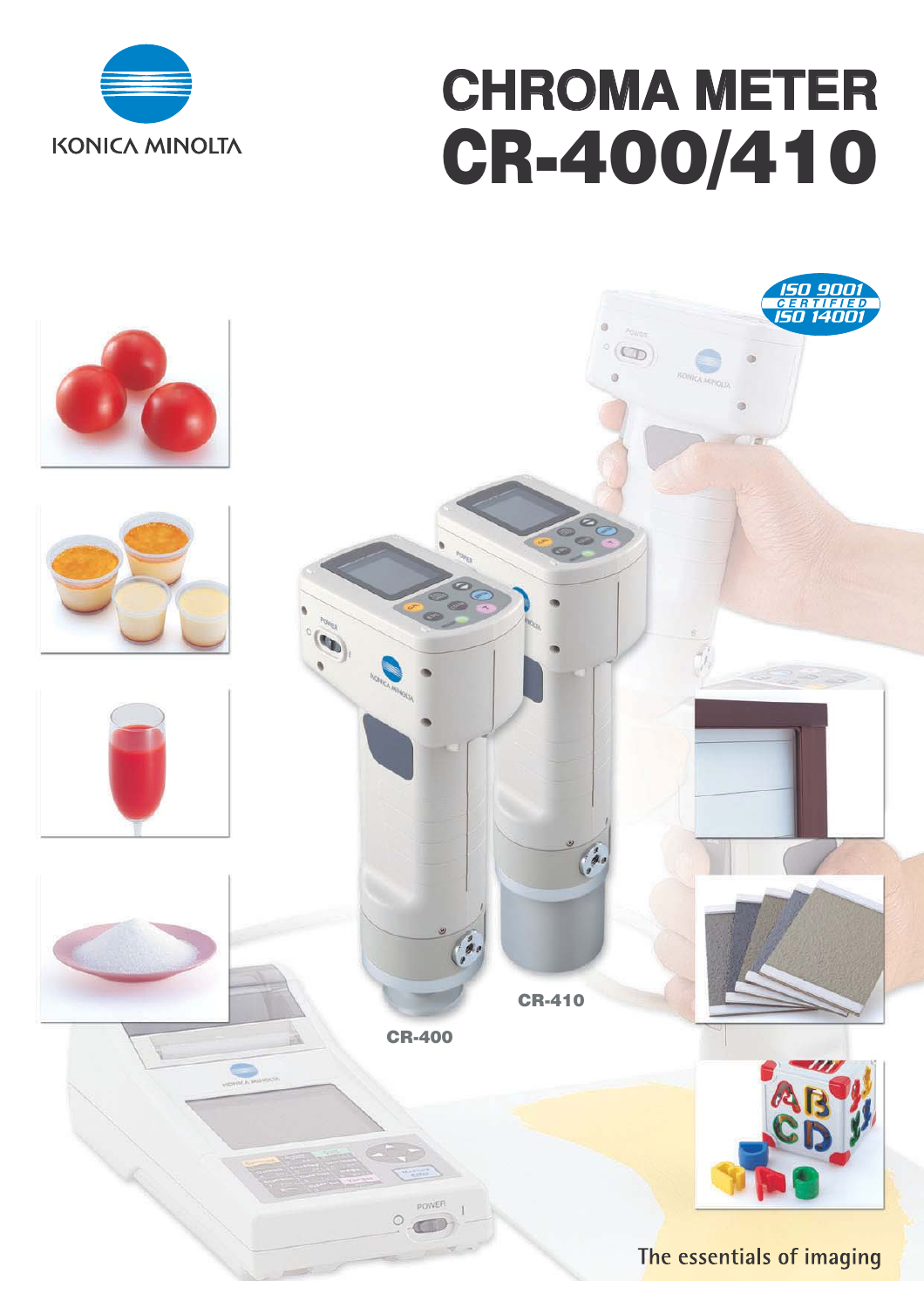**Introducing the successor to the Konica Minolta CR-300/310, our best-selling colorimeter globally accepted as the standard in a wide range of industries.**



**CR-410** Measurement area ø50mm



**Data Processor DP-400**

#### **The measuring head can perform measurement alone.**

The measuring head is detachable from the data processor. Now, you can take measurements directly with the head alone. What's more, you can connect the measuring head directly to a PC. Simply install our optional software, and your PC can function as the data processor.

## **User-defined evaluation formulas freely set up.**

The CR-400 Series features a User Index function that allows you to configure the evaluation formula and colorcalculation formula as desired. This feature is intended to meet the needs of color-control applications in which industry-specific or customized evaluation formulas are used instead of the versatile color system and standard evaluation formula such as L\*a\*b\*.

(Settings can be configured via a PC with optional software installed.)

### **Abundant accessories applicable to various materials.**

A varied selection of accessories is available to accommodate various types of targets including powder, paste and opaque liquids.

### **Compact data processor incorporates a high-speed printer.**

The compact, lightweight data processor is batteryoperated\* and features a built-in high-speed printer. Its size and weight are approximately one-half those of the conventional DP-300 Series. In addition, the CR-400 Series is designed with a detachable shoulder strap for easier portability. \*An AC adapter is included as a standard accessory.

### **Full data compatibility with the CR-300/310 series**

To ensure data compatibility, the CR-400 Series utilizes the same illumination-viewing optical system as the conventional CR-300/310 Series. As a result, those upgrading from the preceding model can make full use of their existing data.

**Easy-to-understand the name on the buttons, ensure smooth measurement and setting operations.**

**Achieves exceptional accuracy**

 Inter-instrument agreement : CR-400: ∆E\*ab within 0.6 CR-410: ∆E\*ab within 0.8

Repeatability : within ∆E\*ab 0.07

**User calibration function ensures higher accuracy.** (Settings can be configured with the data processor or via a PC with optional software installed.)

- **Color difference tolerance can be set to perform PASS/WARN/FAIL** (Settings can be configured with the data processor or via a PC with optional software installed.)
- **Offers a wider range of color systems than the CR-300/310 Series.**
- **The measuring head alone can store up to 1,000 measurements. When the data processor is connected, up to 2,000 measurements can be stored.**(The measuring head can store up to 100 color-difference target colors with or without the data processor connected.)
- **Capable of displaying color-difference graphs that provide a visual representation of the color difference.** (When connected to data processor)
- **A simple, cellular-phone-type text entry system is provided for entering the names of color-difference target colors and calibration channels.** (When connected to data processor)
- **Features a large, easy-to-see LCD with a built-in backlight.**
- **The LCD offers six user-selectable languages for the display mode, including English and Japanese.** (When connected to data processor)

**Can be powered with rechargeable batteries for reduced operating costs.**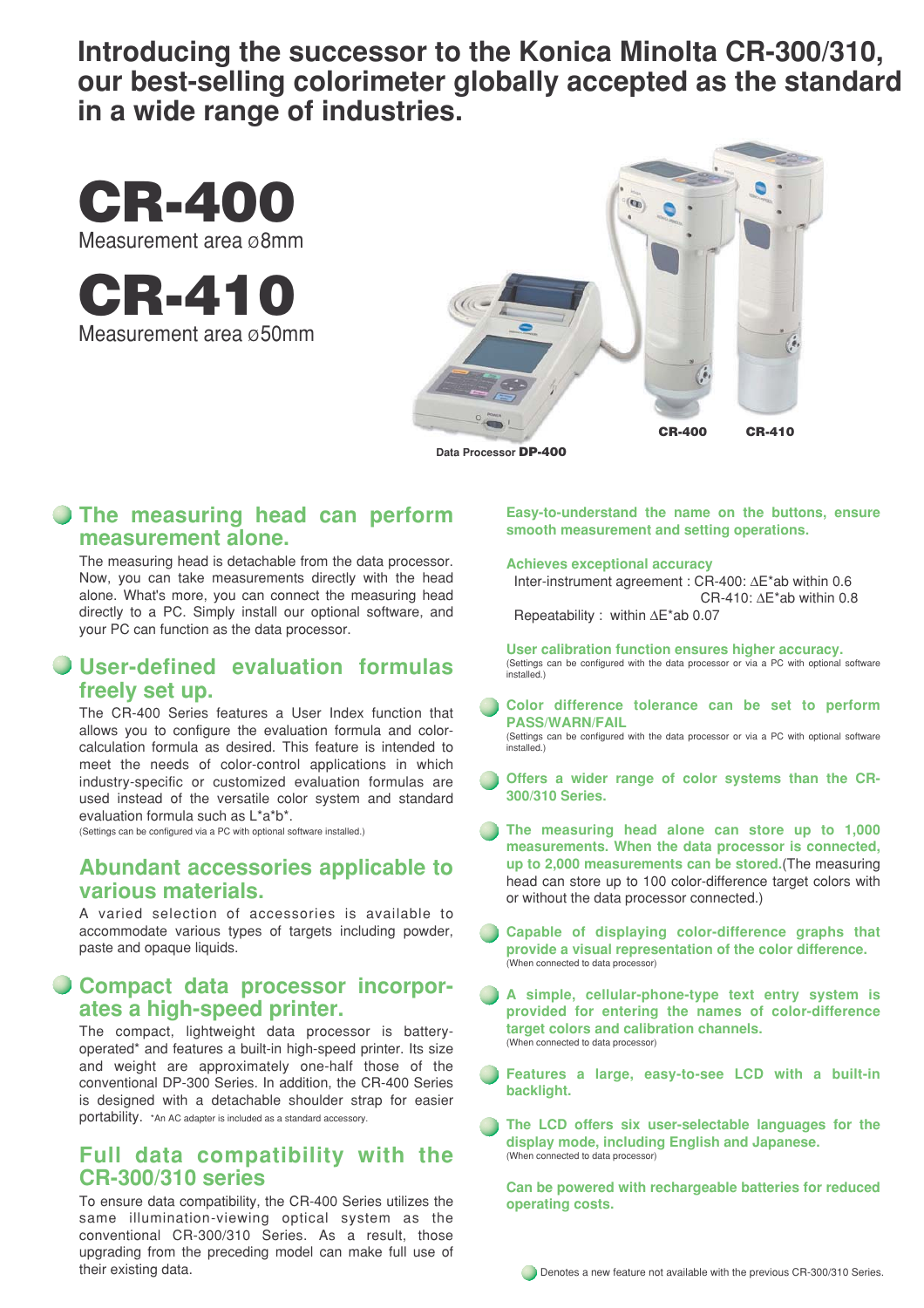**When measuring powders or pastes**



**When color control is performed with a customized evaluation formula, instead of the versatile color system** 



**When a compact colorimeter is needed in the field**



User index function User-defined evaluation formulas can be entered as desired. Now, you can control color with customized evaluation formulas. Grade B<sub>2</sub> **Grade A** Grade B<sub>1</sub>





Granular-Materials Attachment **CR-A50**



The compact data processor features a built-in printer for superior mobility.



















Note: The evaluation formula and grade indicated above are hypothetical examples used only to demonstrate the user index function.

With the varied accessories, you can measure targets with diverse profiles.





|                                                     | Grade B <sub>2</sub> | <b>Grade A</b> | Grade B <sub>1</sub> |
|-----------------------------------------------------|----------------------|----------------|----------------------|
| User index function                                 |                      |                |                      |
| -Example-                                           |                      |                |                      |
| Evaluation of tomato ripeness= $a^*/b^*+0.3a^*/L^*$ |                      |                |                      |

The measuring head can be used independently of the data processor. This is advantageous when portability is required or limited space is available.

## **The CR-400/410 Series really shows its abilities in these applications.**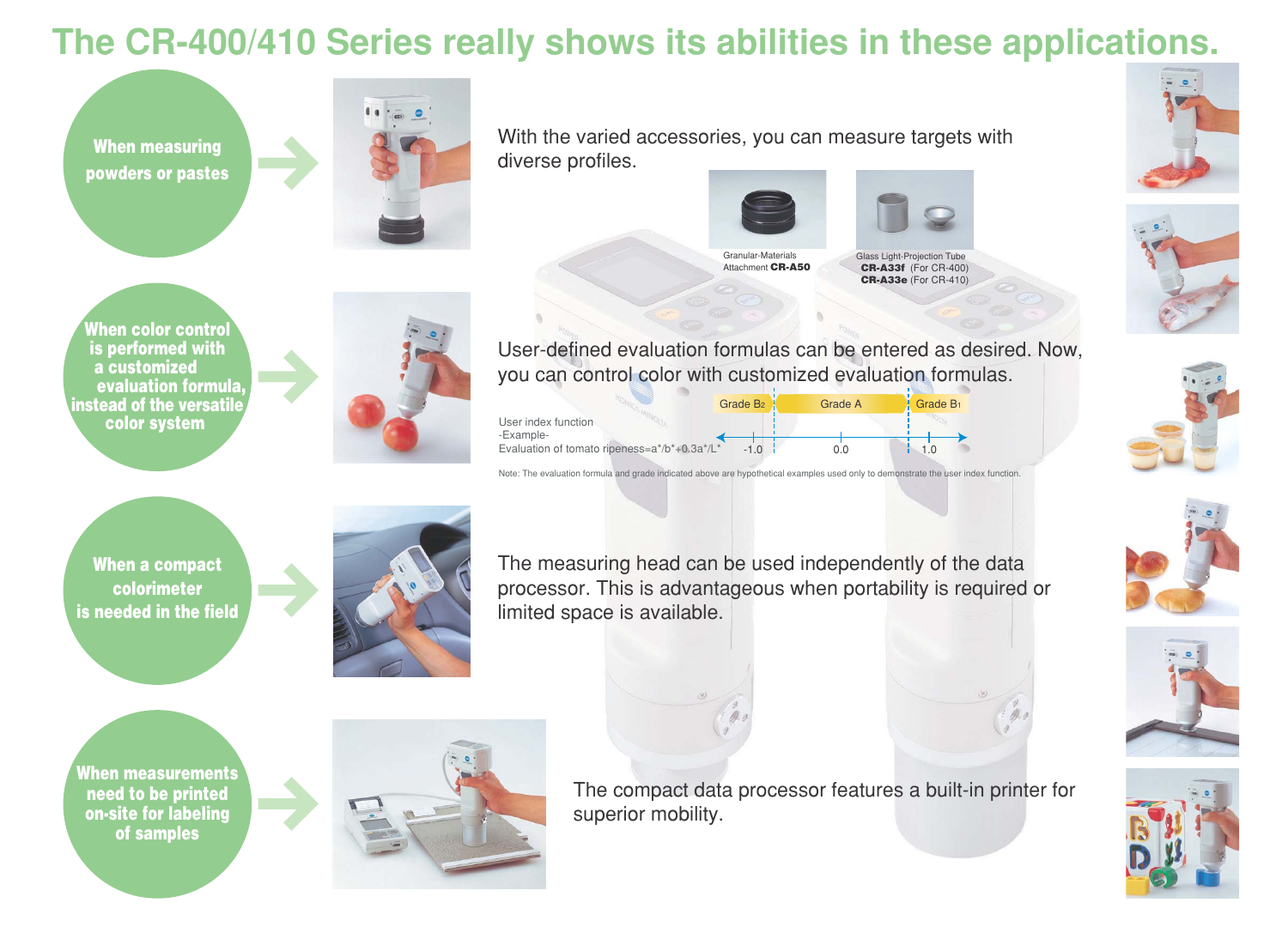#### **System Diagram**



#### **Optional Accessories**



#### Granular-Materials Attachment **CR-A50**

With the Granular-Materials Attachment CR-A50, the color of powders, pastes, grains, and other granular substances can be easily and accurately measured.



Glass Light-Projection Tube **CR-A33f** (For CR-400) and **CR-A33e** (For CR-410) Glass Light-Projection Tube CR-A33f and CR-A33e have a glass plate at the tip and can be used for measuring wet surfaces or for ensuring that materials such as textiles are flat during measurements.



Pivoting Base **CR-A12** (For CR-400) Attaching the Pivoting Base CR-A12 to the Measuring head of the CR-400 ensures greater stability and accuracy in measurements Light-Projection Tube CR-A33c is also included.

#### Color Data Software **CR-S3w ChromaMagic** Ver.1.1 or later CR-400 Utility Software **CR-S4w**

(Not Available in USA and Latin America)

- **Enables comprehensive color analysis from** incoming raw materials through all phases of the manufacturing and production processes.
- Supports the eight universally accepted color spaces, and provides easy-to-understand displays of color control data.
- **Improves color control efficiency and reduces** costs.
- Enables accurate and quick display of pass/fail results and
- alarm levels. Displays trend graph and statistical compilation of measured data.
- Easily exports data to spreadsheet applications. Various graphs and data display windows can be viewed at
- one time. Built-in color space and color indices offer complete solutions for a wide range of applications and industries.

CIE L\*a\*b\*<br>CIE L\*C\*h<br>CIE L\*u\*v\*<br>CIE L\*u\*v\*<br>HUNTER Lab<br>CIE94<br>XYZ/Yxy<br>Dominant WL<br>Dominant WL<br>Excitation Purity NBS 100 NBS 200 Rx Rx Delta Ry<br>Rz<br>Rz Delta<br>Strength:Tristimulus(%)<br>Strength:Tristimulus X(%)<br>Strength:Tristimulus Z(%)<br>Strength:Tristimulus Z(%)<br>Tint(ASTM E313-1996) Delta<br>Tint(ASTM E313-1996) Delta



#### **System requirements**

OS Windows<sup>®</sup> 95/98/2000/XP, WindowsNT<sup>®</sup>4.0 CPU Pentium 166MHz or higher<br>Memory 32MB or more Memory 32MB or more<br>Hard disk 100MB or more Hard disk 100MB or more free space Display resolution SVGA (800×600) or higher Parallel port or USB port to connect protecting key

Notes for users of Windows®95 and Windows NT® 4.0 (1) The protect key for the USB port connection cannot be used.

(2) When using Windows®95, you must use Internet Explorer Version4.0 or higher.<br>
(3) When using Windows NT<sup>® 4.0,</sup> you must use SP4 or higher, or Internet Explorer **System requirements** 

Windows<sup>®</sup>, Windows NT<sup>®</sup>, Excel<sup>®</sup>, Internet Explorer are trademarks or registered<br>trademarks of MicrosoftCorporation of America or its subsidiaries.<br>Pentium is a trademark or registered trademark of Intel Corporation of subsidiaries.

- $\blacksquare$  To take measurements or change the measurement parameters of the CR-400/410 Series, you can control the unit with a PC.
- Measurement data can be transferred directly to a Microsoft Excel® file by means of the OLE function. (Excel® 97/2000/2002 is req
- Calibration data and color-difference reference color data can be uploaded or modified.



| Windows <sup>®</sup> 98/2000/XP  |
|----------------------------------|
| Pentium 166MHz or higher         |
| 32MB or higher                   |
| 100MB or more free space         |
| VGA (640 $\times$ 480) or higher |
|                                  |